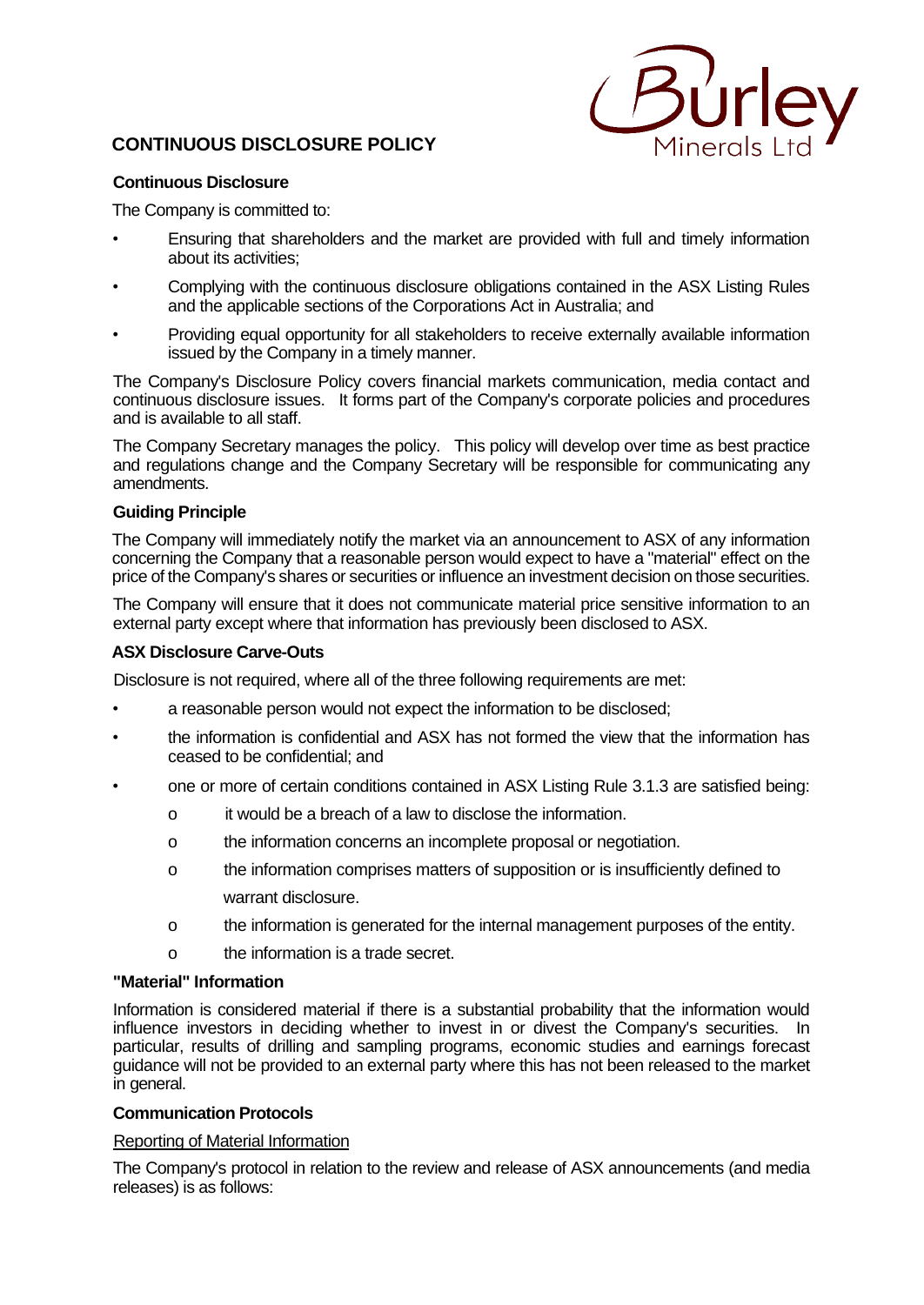

- information is determined by the Board, Company Secretary or other employee of the Company as being of a type or nature that may warrant disclosure to the ASX;
- if not known by the Executive Director, all information should be reported to the Executive Director:
- the Executive Director will determine the nature and extent of the information and consult with the Board and Company Secretary to determine the form and content of any ASX Release;
- the Executive Director will agree on the text of the proposed release and will be responsible for ensuring that Company establishes a vetting procedure to ensure that the announcements are factual and do not omit any material information. The Executive Director will also be responsible for ensuring that Company announcements are expressed in a clear and objective manner that allows investors to assess the impact of the information when making investment decisions. The Company Secretary may also be required to draft the release for review and will liaise with the Executive Director and Chairman to ensure all announcements are made in a timely manner;
- depending on the nature of the release, the sensitivity of the information, availability of the Board, the Executive Director and Chairman will then determine whether the Board, as a whole, should be involved in the review of the Release;
- the Company Secretary will then release the ASX Release to the market, and ensure that the website is updated.

The Company will not release publicly any information required to be disclosed through the ASX until cleared by the ASX.

# Authorised Spokespersons

Only authorised persons are allowed to make public statements to external parties, shareholders, investors, stockbroker's analysts or the media in relation on any matters affecting ABC Limited.

Currently, those persons authorised are:

- **the Chairman:**
- the Executive Director; or
- their delegates nominated for that purpose.

Those authorised employees may clarify information that the Company has publicly released but will not comment on material price sensitive issues that have not been disclosed to the market generally.

Any staff member who receives a request for comment from an external third party is to refer the enquiry to the Executive Director.

#### Distribution of Information

All information released to ASX after clearance from ASX will be promptly placed on the Company's website, the latest within 24 hours.

Any substantive written material or presentations made to institutions, stockbrokers or shareholders, which do not contain material information, will be placed on the company web site prior to such presentations and be sent to ASX.

#### **Management Responsibilities**

The Company's employees and contractors must be made aware of the disclosure policy. Employees or contractors must disclose any information which comes to their attention and is believed to potentially be material to the Company Secretary or Executive Director.

Employees and contractors must be made aware of the "no comment policy" to external parties on any matters which may be material to the Company.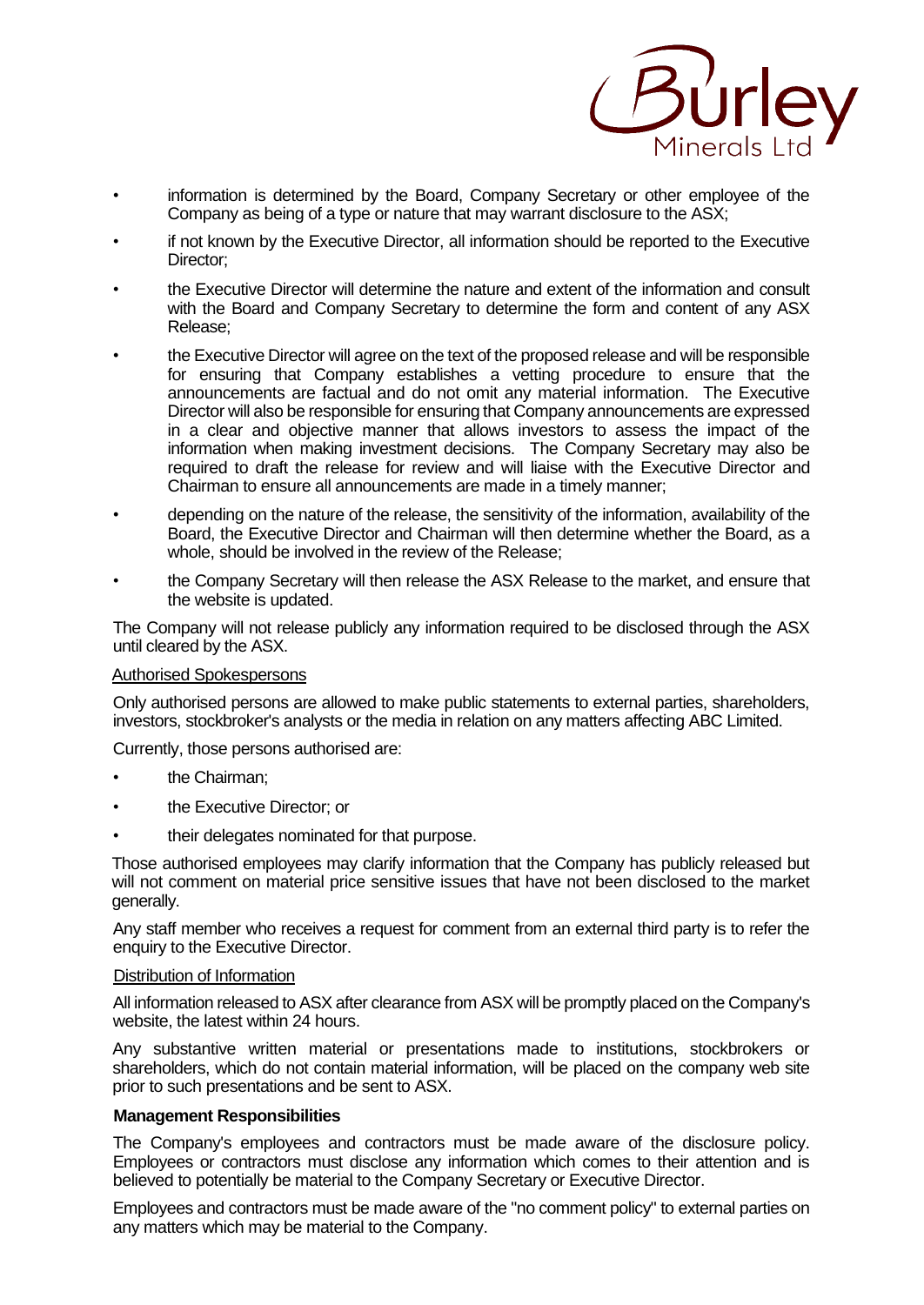

# **Trading Halts**

The Company may request a trading halt to maintain orderly trading in the Company's shares or securities. The Company Secretary will manage the process in consultation with the Chairman, Executive Director and Directors as required.

# **Contact with the Market**

Key executives interact regularly with the market on the Company's activities in a number of ways, including briefings, market announcements, regular updates on industry issues, one-on one briefing, meetings and educational sessions.

In addition, the Company occasionally provides background and technical information to institutional investors and stockbroking analysts to support announcements made to ASX about the Company's on-going business activities.

At all times when interacting with external individuals, investors, stockbroking analysts and market participants, the representatives of ABC Limited should adhere to the guiding principle set out in this policy.

# **Open Briefings to Institutional Investors and Stockbroking Analysts**

The Company may hold open briefings (i.e. where all members of a relevant group are invited) with shareholders, investors and/or stockbroking analysts to discuss information that has been released to the market.

Representatives of ABC Limited are under the obligation of this policy and should not disclose any material price or value sensitive information that has not been announced to the market generally.

With regards to open briefings, the Company will place any written briefing and presentation materials onto their website at the conclusion of the briefing; and for the purposes of this policy, public speeches and presentations by the Company's Chairman or Executive Director will be classed as 'open briefings'.

#### **One-on-one Briefings with Stockbrokers, Analysts and Institutional Investors and Shareholders**

It is in the interests of the Company's shareholders that stockbroking analysts have a thorough understanding of the Company business operations and activities. In addition, other professional investors seek to better understand certain aspects of the Company's strategy.

From time to time, the Company participates in one-on-one briefings with various investment professionals. At these briefings the Company may provide background and technical information to assist these people in their understanding of the Company's business activities. The Company's policy is that no previously undisclosed material price or value sensitive information will be disclosed at these briefings.

For the purposes of this policy a one-on-one briefing includes any communication between the Company and a stockbroking analyst including, for example, phone calls or e-mails made to the Company's Executive Director. Any written materials to be used at open or one-on-one briefings with institutional investors or stockbroking analysts will be reviewed by the Executive Director to ensure all information has previously been disclosed to the market. Where this is not the case, the information will be disclosed in the manner outlined above.

# **Review of Analyst Reports**

The Company recognises the important role performed by analysts in assisting the establishment of an efficient market with respect to the Company's securities. However, the Company is not responsible for, and does not endorse, analyst reports that contain commentary on the Company. The Company will keep a record of issues discussed at group or one to one briefings with investors and analysts including a list of who was present and the time and place of the meeting.